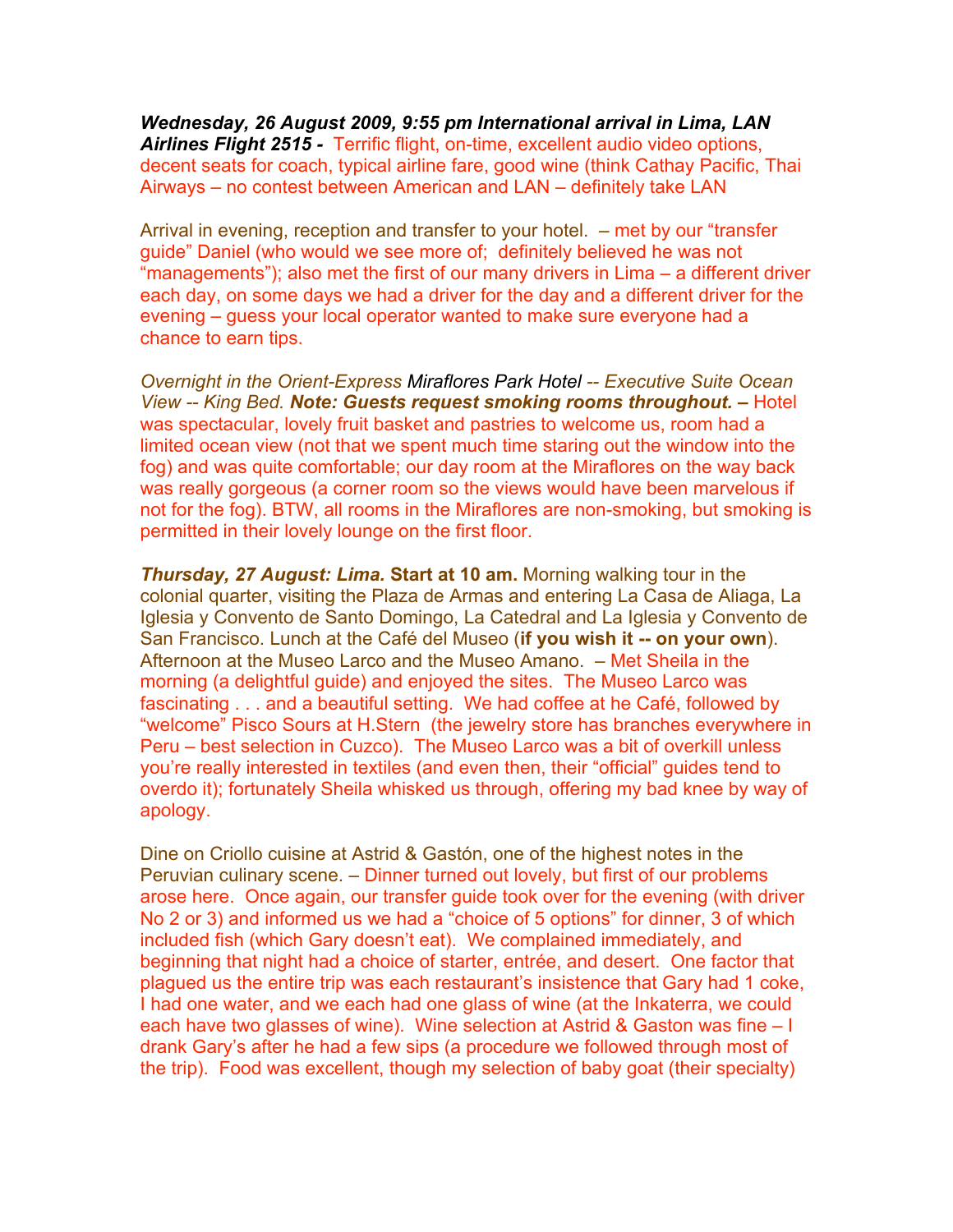caused a bit of a stir – three times they checked to make sure that was really my order (guess not too many Americans pursue the goat).

*Friday, 28 August: Lima - Pisco - Nazca Lines - Lima. Early morning drive* south to Pisco. Upon arrival, board a Cessna Grand Caravan for an overflight the Nazca Lines and the recently-identified Palpa Lines. Typical lunch (**included in the excursion**) before the return drive to Lima. Early evening arrival at your hotel.

This excursion was definitely worth the long drive – besides we learned something of Lima and the countryside along the way. Actually driving to Pisco and flying from there was one of the shortest means to get to view the Nazca lines (which you probably know). The restaurant we ate lunch at (the Doubletree) was pleasant, a nice break from cars and planes, but the food was quite unremarkable. Fortunately, I only had an appetizer and Gary a pasta dish. We took leave of Sheila after the excursion, but she assured us she would meet us on our last day and be with us until our departure. (Knowing Lima's proclivity for adding/changing guides and drivers, we tipped her for the two days – just in case we didn't see her again; we were fortunate enough to have her as our guide our last day in Lima). A lovely wine, cheese, and nut snack awaited us at the hotel – quite a surprise

Dinner at the extraordinary Huaca Pucllana restaurant, which reinterprets the Peruvian Criollo tradition.

OK, we see Daniel and (another?) driver. The restaurant, on the site of the pyramid, was spectacular for two reasons – the archeological site and its presentation of suspiro limone (the most unusual and best in country!) Here they actually mix the custard with the meringue and shoot it through a pastry tube, adorning it with a great sauce, and serving it in a chocolate or pastry shell. Limited choice of red wine by the glass; however, their malbec was quite good. The lomo saltado was fairly uninspired, but who cared once the suspiro appeared.

# *Sacred Valley*

# *Saturday, 29 August : Lima - Cuzco - Sacred Valley (Chinchero - Maras - Moray).* Transfer to the airport. **Flight to Cuzco.** *Intra-tour flight Lima - Cuzco, 29 August, 9:20 am - 10:35 am, LanPeru 395, Record locator: 34ZSBV*

Daniel again served as transfer guide and we had yet another driver to the airport. Flight was quite good – especially for an intra-country flight. "Naturally," LAN served a snack – it was only an hour or so since we had eaten breakfast. (We rather doubted that Daniel was management; he was quite pleased to receive our tip – I can't recall what we gave him – around \$20 or so I think)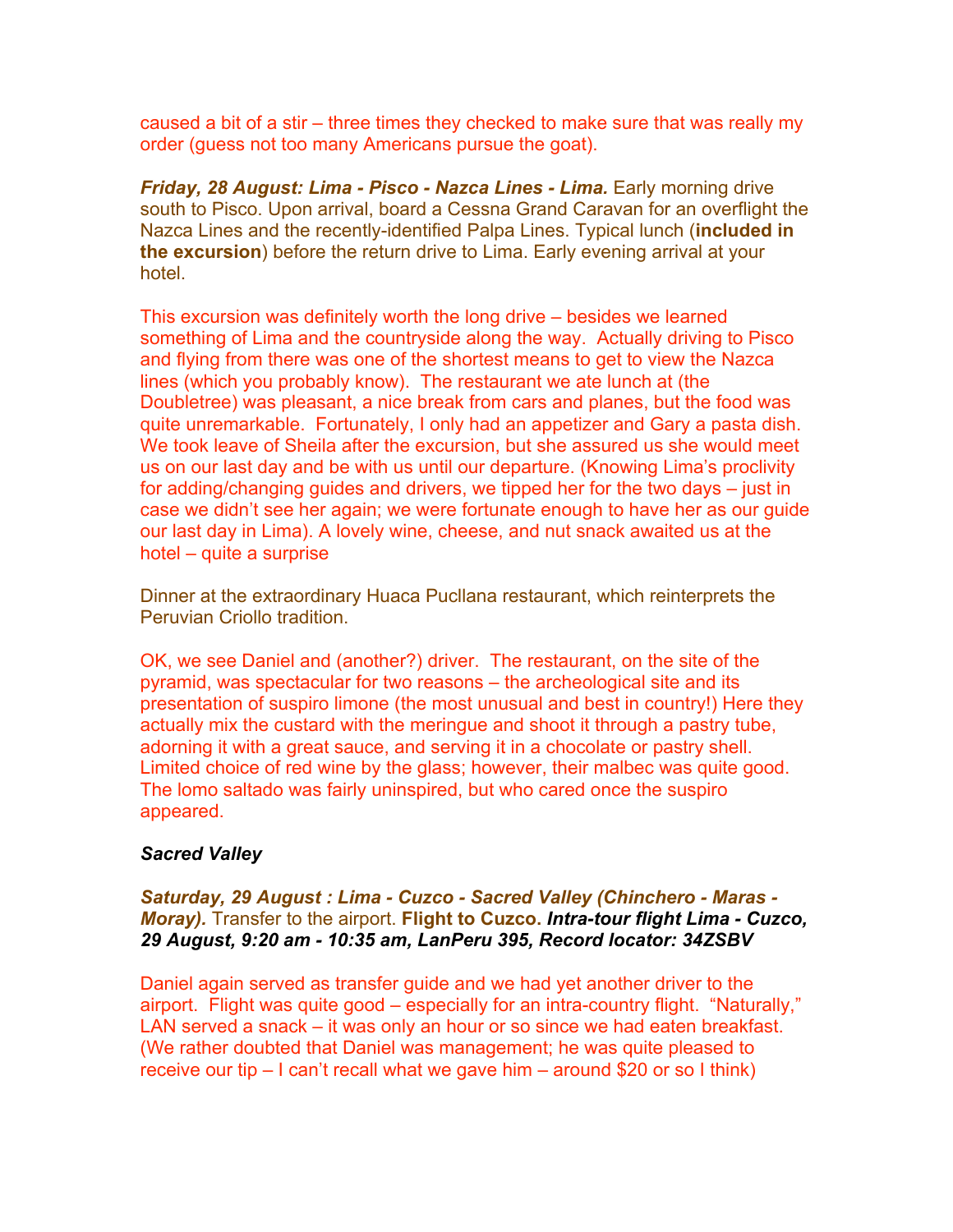Reception and drive to the Sacred Valley of the Incas. Visit to the Chinchero market and church. Private weaving demonstration. Continue to the Moray archaeological site and the ancient salt pans of Maras. Gourmet lunch of fusion cuisine in the patio of El Huacatay (**included**).

Once in Cuzco, we were met by yet another transfer guide (Maria – who my husband would later dub "Maria the Clueless"). Also, present were our guide, Doris, and our driver, Jose Carlos. We had our first taste of cocoa tea and then set forth. The weaving demonstration included some corn tortillas and was enjoyable; I purchased a couple pillow covers (to be delivered to our hotel in Cuzco, and yes, they were awaiting us there). Then we explored the Chinchero Church – Gary had picked up a stomach bug in Lima and I began to be afflicted by a tingling headache. Doris later told us we were "out cold" on the way to Moray and Maras, but we were alert during her very lucid explanations of the sites . . . and I was beginning to enjoy the fresh air. Our 4 pm "lunch" at El Huacatay was really fantastic – a great carrot and ginger soup and the best baby alpaca. Gary loved their lamb chops. I think everybody passed on desert – too much food.

Arrival at your hotel. *Dinner and overnight in the Urubamba Villas -- Private Villa - - King Bed.*

The Villas were a truly pleasant surprise. As we bumped along the dirt road toward our lodgings, we were actually a bit concerned, but when the gate opened and we saw that beautiful oasis . . . wow! Gary and I had a three bedroom house with a lovely front patio and rear terrace for breakfast. I never even made it to the second floor, but Gary explored and thought it was a perfect place for a family vacation. Bonus for us: we could smoke both inside and outside! The real gem of the Villas, though, was our housekeeper, Berta (Bertha?), who not only cleaned up, delivered our wake-up calls, and keep the fireplace aglow, but turned out great meals. The first night, though, having just finished lunch, I groaned at the very thought of dinner. We told her just to save the wine for the next night and after devouring her quinoa soup, just pushed the food around the plates (we did her cooking justice the next day). It really did get cold at night, but between the fireplace, the space heaters in the bedroom and bath, and the hot water bottles tucked into our beds, we were warm and toasty. Actually, I think we were asleep by 9 pm that first night – the altitude was taking its toll.

**Sunday, 30 August: Sacred Valley (Pisaq - Ollantaytambo).** Hike in the Pisaq ruins. Afterward, a short visit to the Pisaq market. A lunch of nouvelle Andean cuisine at 3 Keros (**if you wish it -- on your own**). Tour of the Ollantaytambo ruins. Return to your hotel.

Felt much better today. We reversed the itinerary, started at Ollantaytambo, then caught the end of the procession in Pisaq, visited the ruins, and cruised around the market while Doris and Jose caught lunch. Doris excelled today . . . as she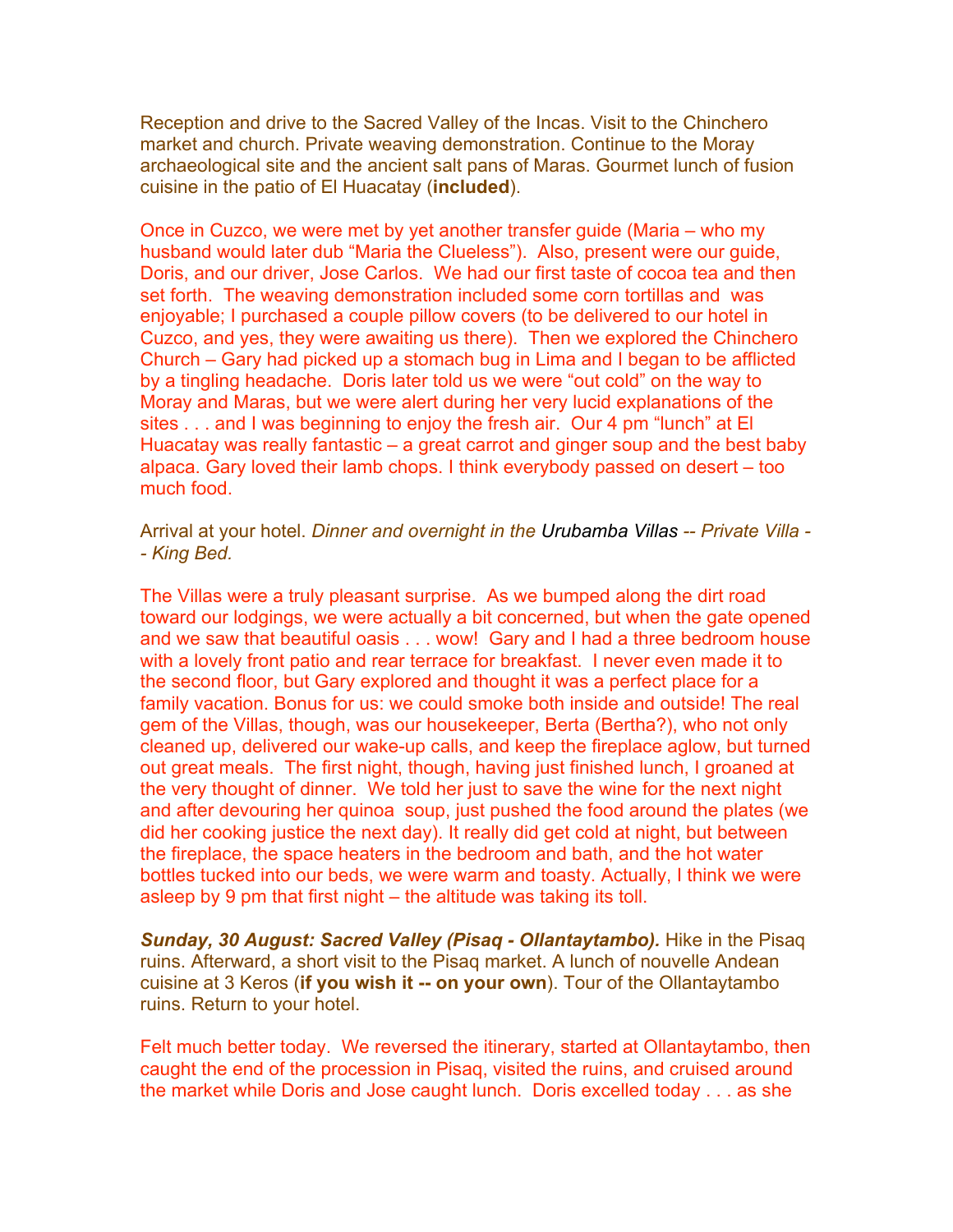would the rest of the journey (I think we were both too asleep yesterday to fully appreciate her skills) . . . filling us in on Incan lore and legend, and adapting our touring for my walking ability. Jose provided me with a walking stick and followed us with "portable chairs." We loved our "free time" at the market – picked up a lapis and silver medallion which I thought I would see everywhere (but actually saw nowhere else on the entire trip). Gary got a new pipe fashioned to include a shell by the bowl – for all of \$6 (later, he was sorry he didn't buy a few more). When we returned to our Villas, we met another two couples who were likewise exclaiming how much better they felt the  $2<sup>nd</sup>$  day in the Sacred Valley (We would see them again in Machu Picchu and Cuzco.)

*Dinner and overnight in the Urubamba Villas -- Private Villa -- King Bed.*

Wonderful evening—we actually got to enjoy a few glasses of wine Berta's cooking.

## *Machu Picchu*

*Monday, 31 August: Sacred Valley - Orient-Express Vistadome - Machu*  **Picchu.** Transfer to the train station to meet your quide. Vistadome to Machu Picchu. Transfer to the ruins. Day entrance. *Dinner and overnight in the Machu Picchu Pueblo Hotel -- De Luxe Junior Suite -- King Bed.*

Interesting train ride, with Doris pointing out spots along the trip. First impression of Machu Picchu: awesome; photos do not do it justice. Sun Temple was amazing. We toured the upper town today, but I couldn't make it to the top of the observatory. Japanese tourists chasing llamas provided great entertainment. No rain – another day of good weather.

Inkaterra – a fabulous hotel. Doris wanted to make sure that our room did not require me to climb any more steps, so they upgraded us! Our suite included an indoor shower, an outdoor shower, a private plunge pool, and a daybed on the patio. What luxury! We learned how to get the fireplace going (not something we Floridians know much about) and were impressed by everything about the hotel – the facilities, the service, the food. The room included a complimentary mini-bar and complimentary Pisco brandy (I don't think they needed to worry that the guests would abuse the privilege.) The restaurant only served one red wine by the glass – fortunately, for me, it was an excellent Peruvian merlot. If there was a regret we had, it was that we didn't have another day in the area just to enjoy some of the hotel's facilities and excursions (we did the orchid tour our last day here and loved it). We really should have stayed here one day more and cut a day from Cuzco. A caution for all travelers to the area (even those staying at the Sanctuary): if you're sensitive to insects, wear 99% DEET all the time (even when sleeping). The mosquitos feasted on my elbows and fingers. Our "friend" from the Villas (who stayed at Sanctuary) sported ankles swollen to twice their size by bug bites.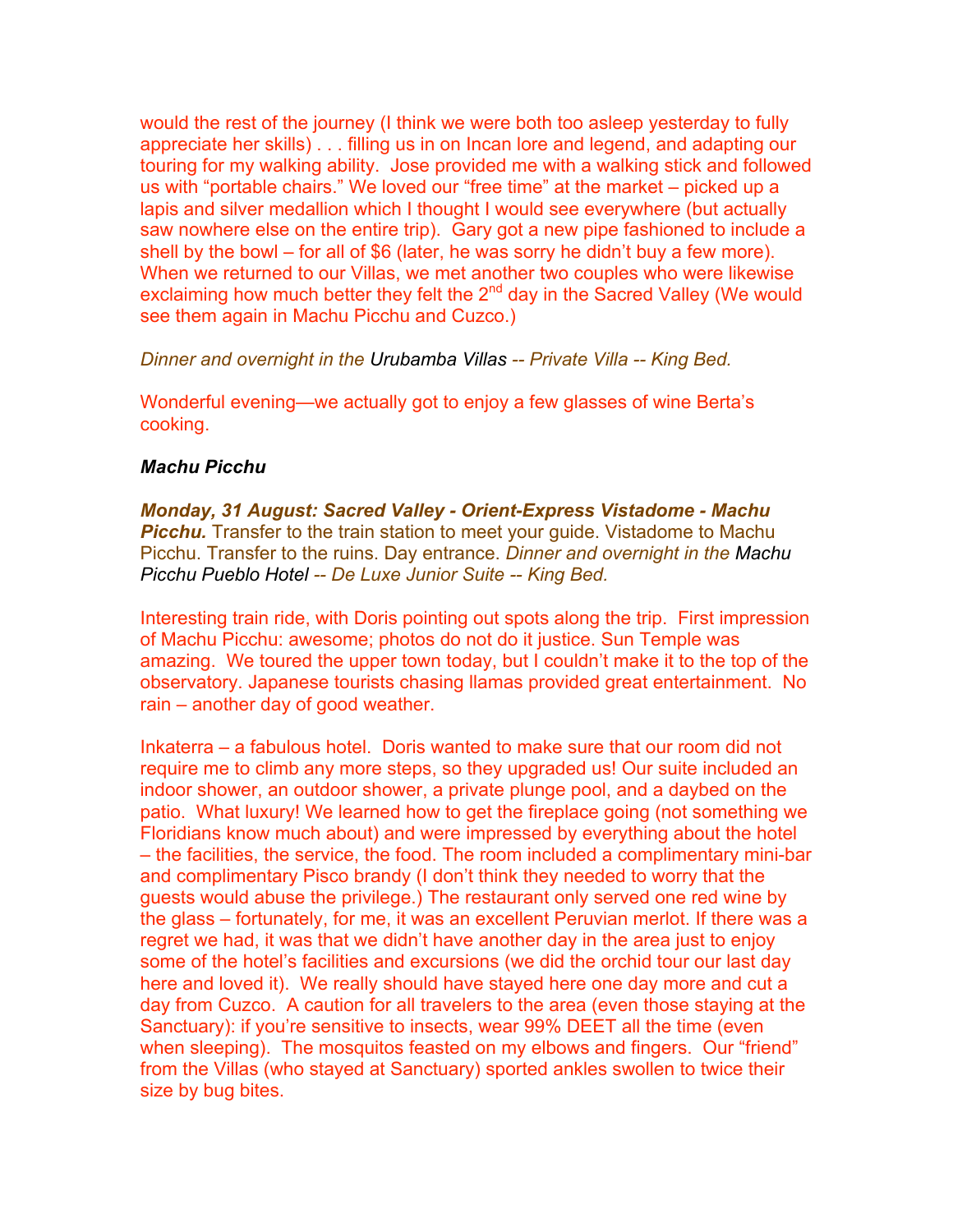**Tuesday, 1 September: Machu Picchu.** Early morning transfer to the ruins for sunrise over Machu Picchu. Day entrance. Private guided tour in the morning. Buffet luncheon in the hotel (**if you wish it -- on your own**). Afternoon exploration with your guide or own your own. Twilight walk upon return to your hotel. *Dinner and overnight in the Machu Picchu Pueblo Hotel -- De Luxe Junior Suite -- King Bed.*

We skipped the sunrise and the twilight walk, but toured the lower town today, including the Temple of the Condor. More Inca lore and legend – spent some time just enjoying the magic of Machu Picchu. As anticipated, we passed on lunch on both days – breakfast and dinner were plenty. The bus ride from Agua Caliente to the ruins really should not be missed – what an adventure!

### *Cuzco*

*Wednesday, 2 September September: Machu Picchu - Orient-Express Vistadome - Cuzco.* Morning bird and orchid walks at the hotel. Lunch in the Café Inkaterra (**included**). Transfer to the train station. Awesome Day! Hated to leave.

Vistadome to the Poroy Station, on the outskirts of Cuzco. Reception and transfer to your hotel. **Dinner not included.** *Overnight in the Orient-Express Hotel Monasterio -- De Luxe Room -- King Bed -- WITH OXYGEN.*

Good decision to skip dinner – we could barely stagger to our room (trouble breathing and sleeping in Cuzco). Maria (transfer guide) and Jose met our train and transferred us to the Monasterio. It was here that Maria earned her "Clueless" moniker as she insisted on pounding on the door of the Hotel's Chapel, rather than entering through the main lobby (even though Jose tried to explain where the lobby was – I think). Although the hotel is lovely and beautifully situated, I think the Monasterio was the least favorite of my hotels. The rooms were smaller than most and had no lounge chair (just two hardbacked chairs near a desk and small table). Like our other hotels (aside from the Villas), smoking was not permitted in the rooms – nor **anywhere** inside (and it was freezing once the sun set). Our fruit bowl was not refreshed once in the four nights at the hotel, and prices for a mere cup of coffee transcended Starbuck's.

*Thursday, 3 September: Cuzco (A Walk in the Colonial Quarter).* **Start at 10 am.** Morning walking tour in the colonial quarter. Inca monuments include Qorikancha (Temple of the Sun), the fine Inca walls of Inti Q'ijllo, Ajlla Wasi (House of the Virgins of the Sun), the Stone of Twelve Angles and Huacaypata (Leisure Square), now dominated by the Spanish colonial Cathedral. We also visited the Cathedral and the surrounding two churches, but never made it to the Church of San Blas , the artisans quarter, the Museo Inka, La Compañia de Jesus or the Iglesia y Convento de la Merced. The convent is famous for its jeweled monstrance, encrusted with diamonds and precious stones, including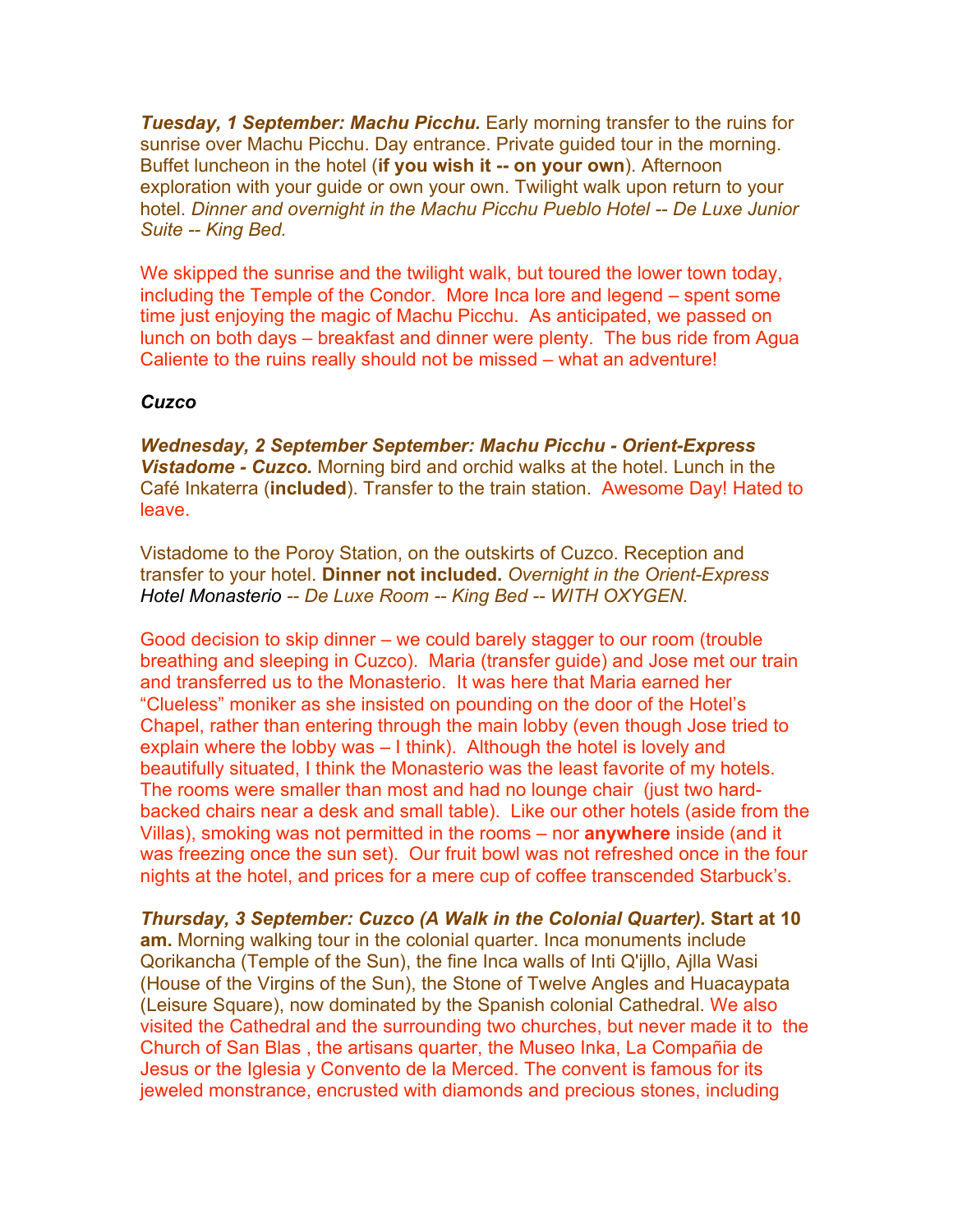rubies, topazes and emeralds. Carlos Chaquiras shop was a complete disappointment – it's really a small jewelry shop with a very limited selection. The best sculptures were really at the shop directly across street of the Monasterio (work displayed in the hotel), and had we been more alert, we would have purchased a piece there. As it was, we visited some shops near Leisure Square and were soon parted with our shopping money. Only after, did we really see museum-quality sculptures – too late. Still, we are pleased with the Tumi and condor sculptures we bought. Even the so-called "fixed price" stores in Cuzco entertain bargaining – especially if you buy more than one piece and/or pay in cash. In the evening, Doris met us for a tour of the Museo de Arte Precolombino. Afterward, a dinner of nouvelle Andean cuisine in the museum's courtyard. The MAP restaurant was one of my favorites in Cuzco – very nouvelle Andean cuisine – an inspired chef! We were back to the 1 glass of wine per person thing, so I just drank Gary's.

*Friday, 4 September: Cuzco (The Collasuyu Road).* We strolled around a bit on our own in the morning and then began at 2 (our choice) with an excursion beyond the ancient fortress that guarded the Valley of Cuzco. Coming back from the colonial village of Andahuaylillas on the Collasuyu Road, follow the route of early travelers from the southern quarter of the empire. Pass through the ancient gate of Rumicolca, gaze at the pre-Inca ruins of Pikillaqta, taste the traditional bread of Oropesa (did not visit the royal garden of Tipon) This evening, dinner at chef Gastón Acurio's Chicha (**included**).

In retrospect, we could have done without this day's excursion—it was even higher than Cuzco. Probably, it would have been better to see what we missed the first day in Cuzco – or to have stayed another day at the Inkaterra near Machu Picchu. We were tired when we got back and were looking forward to Chicha. Maria (transfer guide) showed up to take us to the restaurant and was hailing a taxi in the middle of the rain so we could get there (only time it rained was that evening). Restaurant was a long two flight of stairs up . . . featured excellent service. We got the impression it was definitely the new "in place" in Cuzco; unfortunately, it was, in our opinion, **over-rated**. Maria showed up to take us back to our hotel, this time hailing a taxi that was burning gas and oil so badly that Gary had to open the window despite the rain.

*Saturday, 5 September: Cuzco (Nearby Inca Monuments).* Morning free to stroll in Cuzco. Lunch (**if you wish it -- on your own**) of Italian-Peruvian cuisine at Incanto. Afternoon excursion to the nearby Inca monuments of Saqsaywaman, the Temple of the Moon, Puka Pukara and Tambomacha**y.** Dinner of at the Restaurante Illariy (**included**)**.** 

This morning, we got lucky. Originally, we were sad to learn that all of Cuzco's processions were on Sunday mornings (when we were leaving), but Doris told us of a procession being sponsored by the travel and tour companies, so we got to enjoy a lovely parade at Leisure Square.